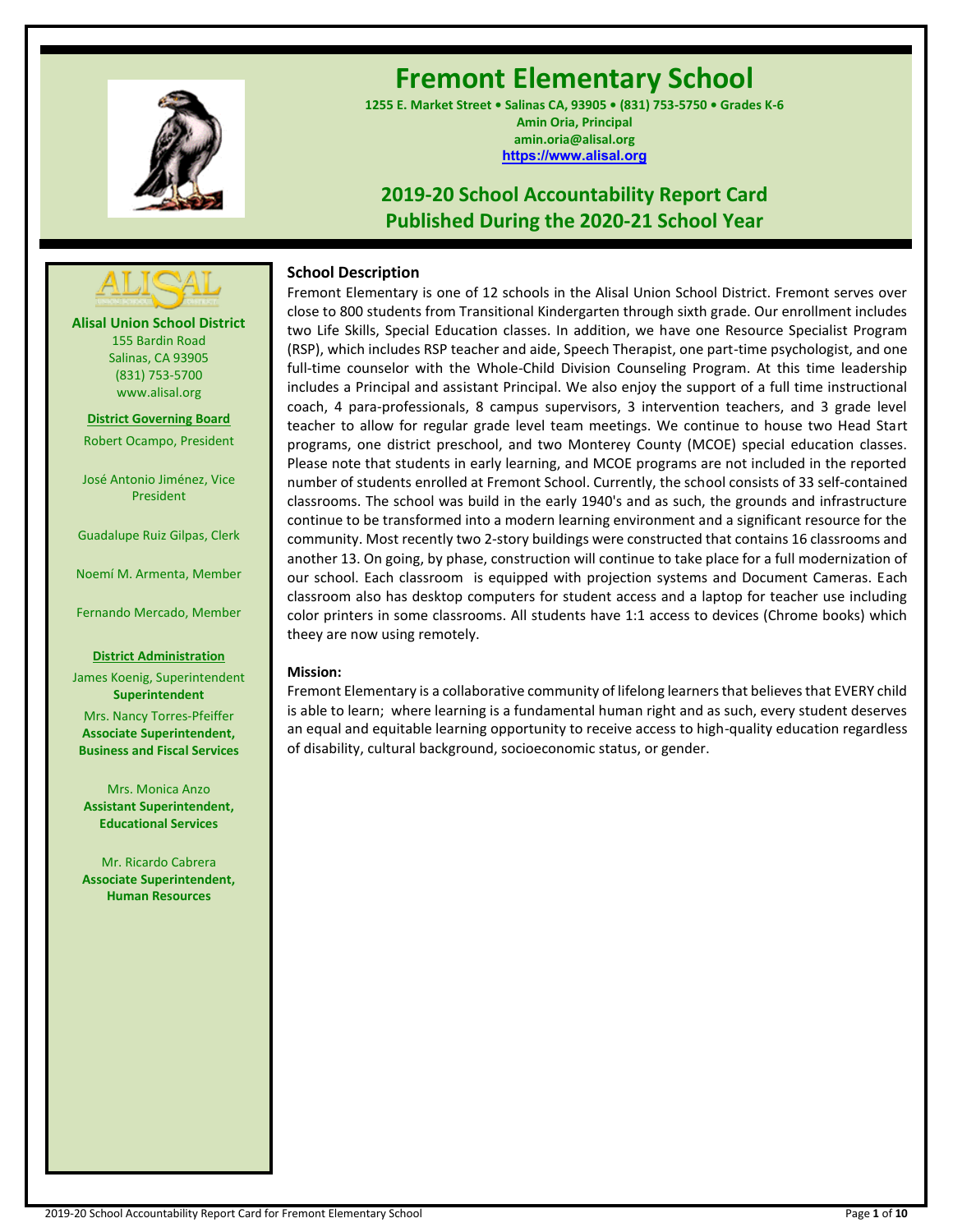## **About the SARC**

By February 1 of each year, every school in California is required by state law to publish a School Accountability Report Card (SARC). The SARC contains information about the condition and performance of each California public school. Under the Local Control Funding Formula (LCFF) all local educational agencies (LEAs) are required to prepare a Local Control and Accountability Plan (LCAP), which describes how they intend to meet annual school-specific goals for all pupils, with specific activities to address state and local priorities. Additionally, data reported in an LCAP is to be consistent with data reported in the SARC.

- For more information about SARC requirements and access to prior year reports, see the California Department of Education (CDE) SARC web page at [https://www.cde.ca.gov/ta/ac/sa/.](https://www.cde.ca.gov/ta/ac/sa/)
- For more information about the LCFF or the LCAP, see the CDE LCFF webpage a[t https://www.cde.ca.gov/fg/aa/lc/.](https://www.cde.ca.gov/fg/aa/lc/)
- For additional information about the school, parents/guardians and community members should contact the school principal or the district office.

#### **2019-20 Student Enrollment by Grade Level**

| <b>Grade Level</b>      | <b>Number of Students</b> |
|-------------------------|---------------------------|
| Kindergarten            | 153                       |
| Grade 1                 | 121                       |
| Grade 2                 | 99                        |
| Grade 3                 | 112                       |
| Grade 4                 | 126                       |
| Grade 5                 | 108                       |
| Grade 6                 | 119                       |
| <b>Total Enrollment</b> | 838                       |

**2019-20 Student Enrollment by Group**

| Group                             | <b>Percent of Total Enrollment</b> |
|-----------------------------------|------------------------------------|
| American Indian or Alaska Native  | 0.2                                |
| <b>Hispanic or Latino</b>         | 93.2                               |
| White                             | 0.2                                |
| Two or More Races                 | 0.2                                |
| Socioeconomically Disadvantaged   | 92.4                               |
| <b>English Learners</b>           | 70                                 |
| <b>Students with Disabilities</b> | 5                                  |
| <b>Homeless</b>                   | 12.6                               |

## **A. Conditions of Learning**

#### **State Priority: Basic**

The SARC provides the following information relevant to the State priority: Basic (Priority 1):

- Degree to which teachers are appropriately assigned and fully credentialed in the subject area and for the pupils they are teaching;
- Pupils have access to standards-aligned instructional materials; and
- School facilities are maintained in good repair

| <b>Teacher Credentials for Fremont Elementary</b> | $18-19$ | $19-20$ 20-21 |    |
|---------------------------------------------------|---------|---------------|----|
| <b>With Full Credential</b>                       | 27      | 31            | 33 |
| <b>IWithout Full Credential</b>                   |         |               |    |
| Teaching Outside Subject Area of Competence       |         |               |    |

| <b>Teacher Credentials for Alisal Union School</b> | $18-19$ 19-20 | $20-21$ |
|----------------------------------------------------|---------------|---------|
| With Full Credential                               |               | 30      |
| Without Full Credential                            |               |         |
| Teaching Outside Subject Area of Competence        |               |         |

**Teacher Misassignments and Vacant Teacher Positions at Fremont Elementary School**

| <b>Indicator</b>                | 18-19 | $19-20$ | $20 - 21$ |
|---------------------------------|-------|---------|-----------|
| Teachers of English Learners    |       |         |           |
| Total Teacher Misassignments*   |       |         |           |
| <b>Vacant Teacher Positions</b> |       |         |           |

Note: "Misassignments" refers to the number of positions filled by teachers who lack legal authorization to teach that grade level, subject area, student group, etc. \*Total Teacher Misassignments includes the number of Misassignments of Teachers of English Learners.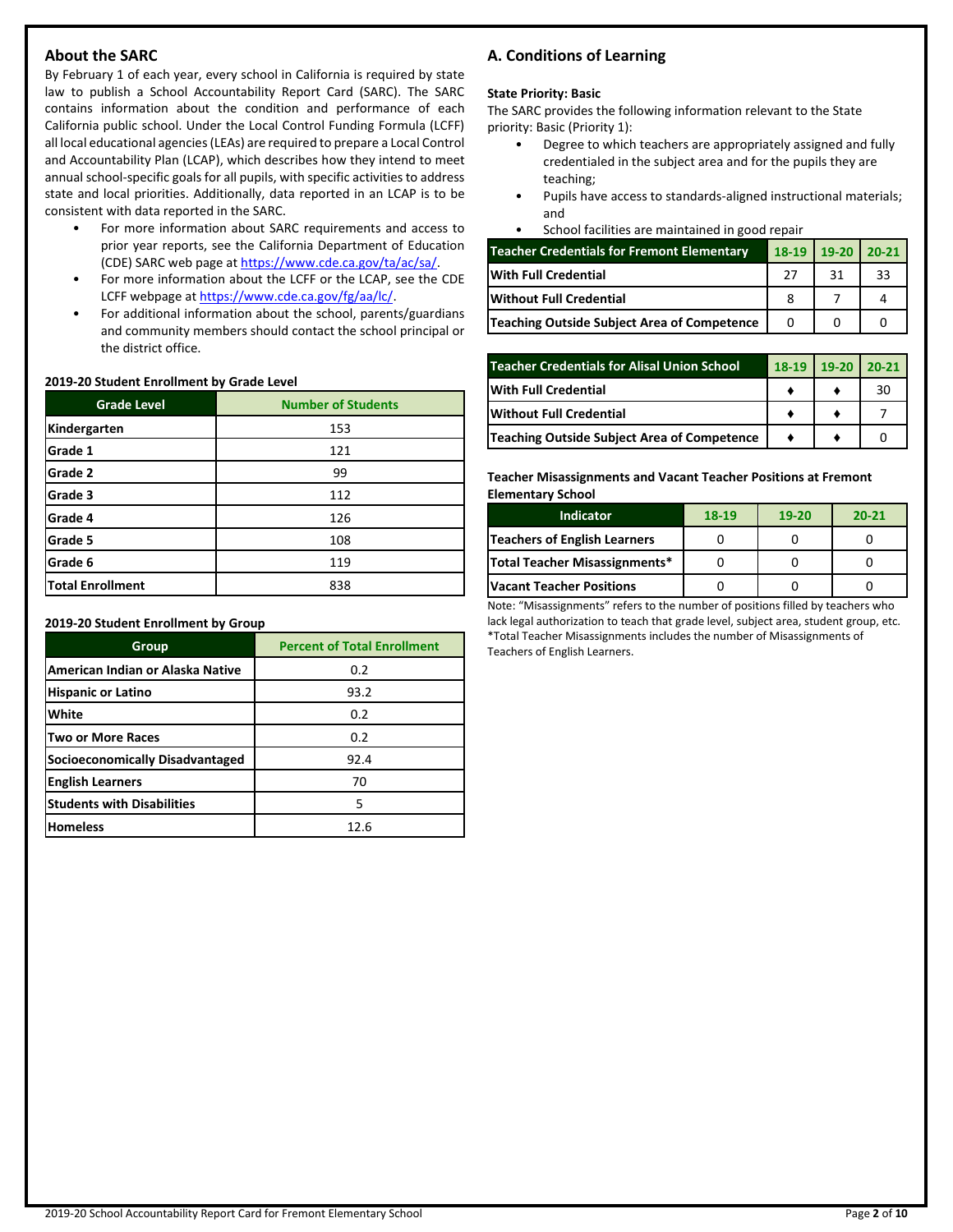## **Quality, Currency, Availability of Textbooks and Instructional Materials (School Year 2020-21)**

In order to meet requirements for common core state standards (CCSS), materials were updated as part of the 2018 adoption.

K-6 Wonders is used to teach all Language Arts standards. In K-6, teachers use Eureka Math.

## **Textbooks and Instructional Materials**

**Year and month in which data were collected: 2020**

| <b>Core Curriculum Area</b>         | <b>Textbooks and Instructional Materials/Year of Adoption</b>                                            |
|-------------------------------------|----------------------------------------------------------------------------------------------------------|
| <b>Reading/Language Arts</b>        | McMillan / McGraw-Hill, Wonders- K-3, Adopted 2017<br>McMillan / McGraw-Hill, Wonders- 4-6, Adopted 2018 |
|                                     | The textbooks listed are from most recent adoption:<br><b>Yes</b>                                        |
|                                     | Percent of students lacking their own assigned textbook:<br>0                                            |
| <b>Mathematics</b>                  | Eureka Math, Adopted 2018                                                                                |
|                                     | The textbooks listed are from most recent adoption:<br>Yes                                               |
|                                     | Percent of students lacking their own assigned textbook: 0                                               |
| Science                             | Delta Foss- (Kinder-5th grades) - Adopted 2007<br>McGraw-Hill- (6th grade) - Adopted 2006                |
|                                     | The textbooks listed are from most recent adoption:<br>Yes                                               |
|                                     | Percent of students lacking their own assigned textbook: 0                                               |
| <b>History-Social Science</b>       | McGraw Hill, Imapact / Impacto, 4th-6th Grades - Adopted May 2019                                        |
|                                     | The textbooks listed are from most recent adoption:<br>Yes                                               |
|                                     | Percent of students lacking their own assigned textbook: 0                                               |
| <b>Foreign Language</b>             | Not applicable                                                                                           |
|                                     | The textbooks listed are from most recent adoption:<br>No                                                |
|                                     | Percent of students lacking their own assigned textbook:<br>0                                            |
| <b>Health</b>                       | Not applicable                                                                                           |
|                                     | The textbooks listed are from most recent adoption:<br><b>No</b>                                         |
|                                     | Percent of students lacking their own assigned textbook:<br>0                                            |
| <b>Visual and Performing Arts</b>   | Not applicable                                                                                           |
|                                     | The textbooks listed are from most recent adoption:<br>No                                                |
|                                     | Percent of students lacking their own assigned textbook: 0                                               |
| <b>Science Laboratory Equipment</b> | Not applicable                                                                                           |
|                                     | The textbooks listed are from most recent adoption:<br>No                                                |
|                                     | Percent of students lacking their own assigned textbook: 0                                               |

Note: Cells with N/A values do not require data.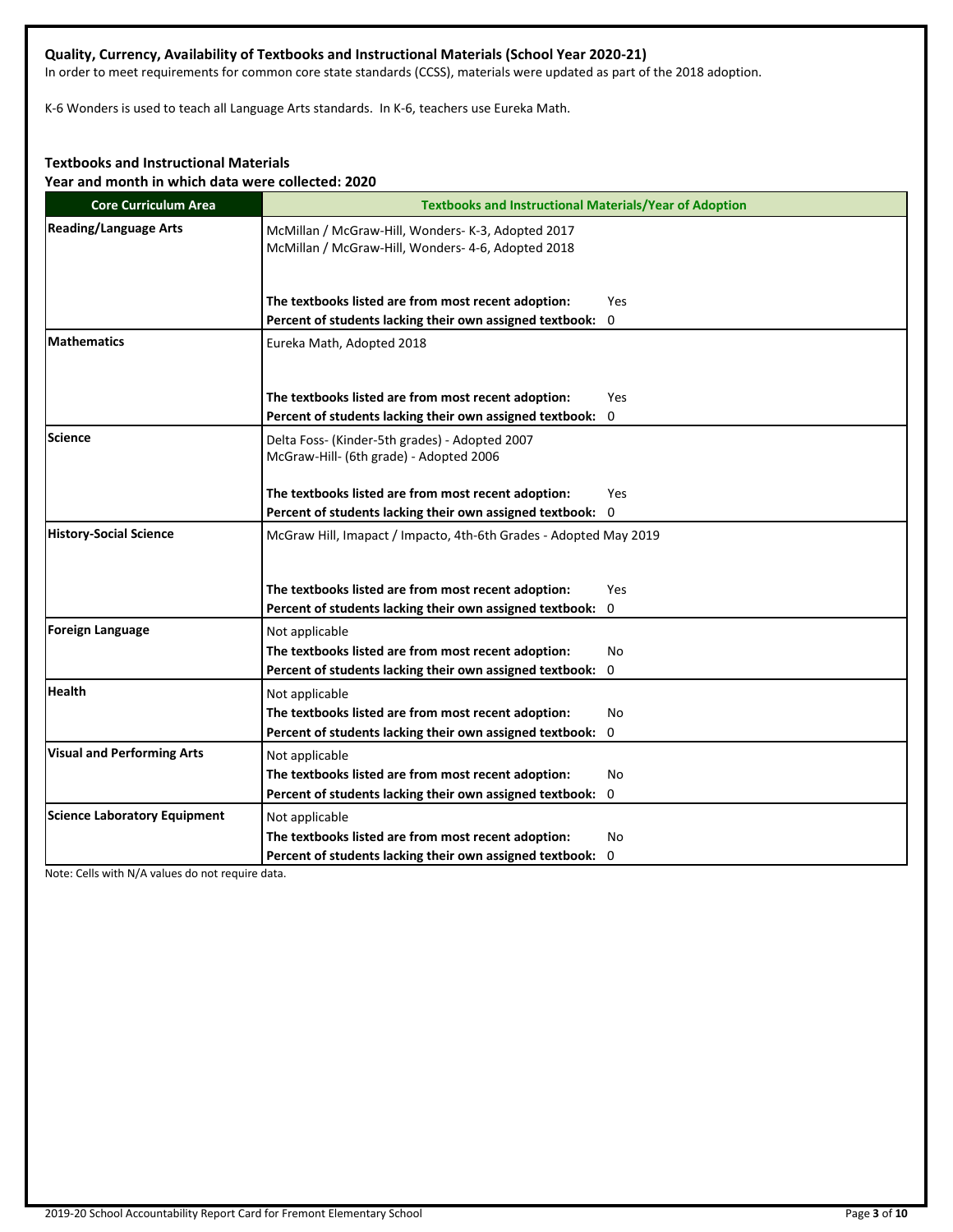## **School Facility Conditions and Planned Improvements (Most Recent Year)**

Classroom space at our school is adequate to support our school's current enrollment. The District maintains a planned program, which ensures routine maintenance functions are performed on a scheduled basis. Custodial staff performs basic cleaning operations daily. A locked fence surrounds our campus, and ensures the safety of our students at all times. Visitors to our campus must check in at the front office and wear a visitor badge for easy identification of strangers on campus. Fremont maintains sufficient space for effective classroom instruction for students and teachers as well as safe, play structures for all students to enjoy. Our site falls under the William's Settlement. Each year our school site is monitored to ensure all facilities are in safe and working order.

## **School Facility Good Repair Status (Most Recent Year)**

Using the **most recently collected** FIT data (or equivalent), provide the following:

- Determination of repair status for systems listed
- Description of any needed maintenance to ensure good repair
- The year and month in which the data were collected
- The rate for each system inspected
- The overall rating

#### **Year and month in which data were collected: August, 2020**

| <b>System Inspected</b>                                            | <b>Repair Status</b>     | <b>Repair Needed and</b><br><b>Action Taken or Planned</b> |
|--------------------------------------------------------------------|--------------------------|------------------------------------------------------------|
| Systems:<br>Gas Leaks, Mechanical/HVAC, Sewer                      | Good                     |                                                            |
| Interior:<br><b>Interior Surfaces</b>                              | Good                     |                                                            |
| Cleanliness:<br>Overall Cleanliness, Pest/ Vermin Infestation      | Good                     |                                                            |
| <b>Electrical:</b><br>Electrical                                   | Good                     |                                                            |
| <b>Restrooms/Fountains:</b><br>Restrooms, Sinks/ Fountains         | Good                     |                                                            |
| Safety:<br>Fire Safety, Hazardous Materials                        | Good                     |                                                            |
| Structural:<br>Structural Damage, Roofs                            | Good                     |                                                            |
| External:<br>Playground/School Grounds, Windows/Doors/Gates/Fences | Good                     |                                                            |
| <b>Overall Rating</b>                                              | <b>Exemplary</b><br>Good |                                                            |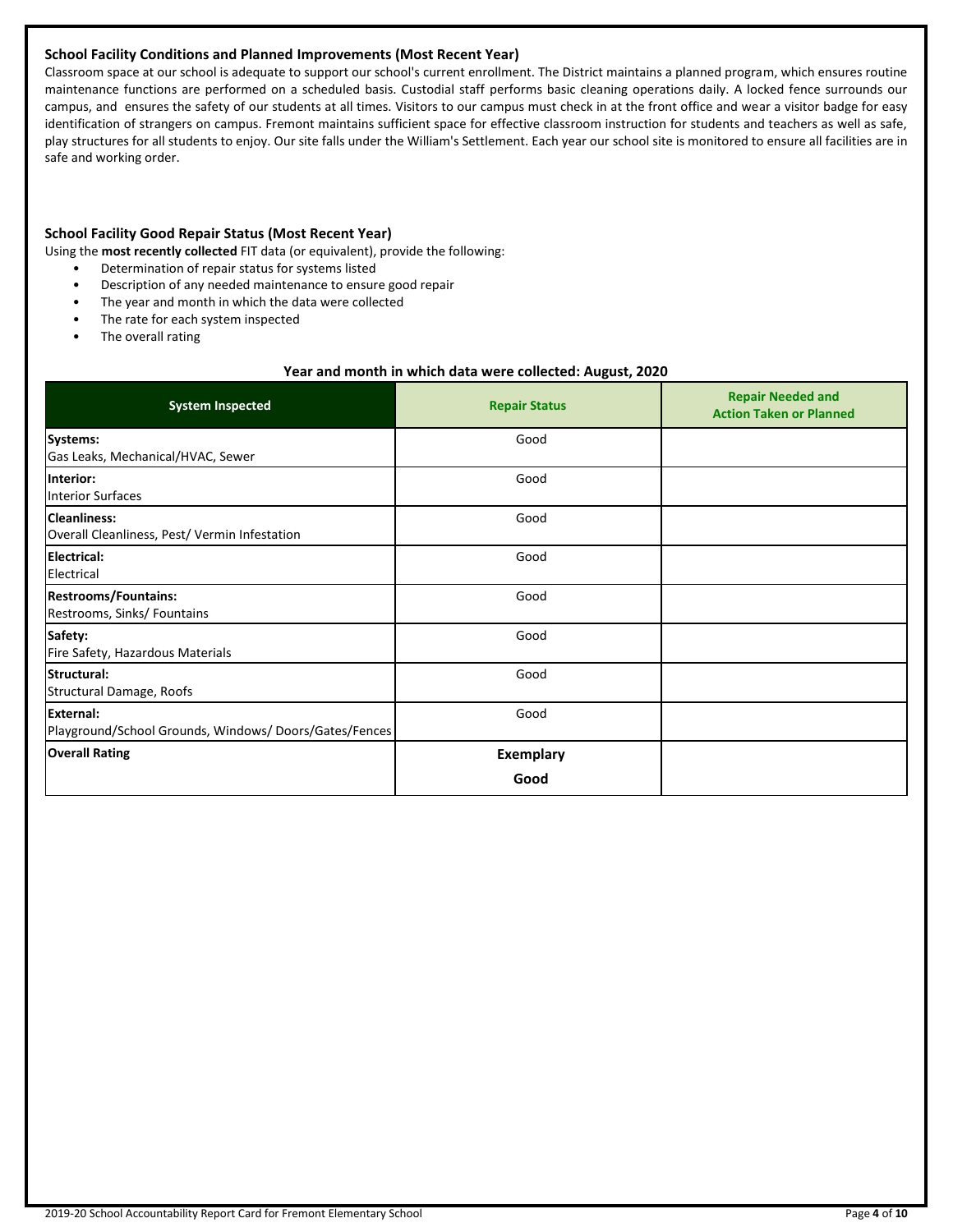## **B. Pupil Outcomes**

## **State Priority: Pupil Achievement**

The SARC provides the following information relevant to the State priority: Pupil Achievement (Priority 4):

- **Statewide assessments** (i.e., California Assessment of Student Performance and Progress [CAASPP] System, which includes the Smarter Balanced Summative Assessments for students in the general education population and the California Alternate Assessments [CAAs] for English language arts/literacy [ELA] and mathematics given in grades three through eight and grade eleven. Only eligible students may participate in the administration of the CAAs. CAAs items are aligned with alternate achievement standards, which are linked with the Common Core State Standards [CCSS] for students with the most significant cognitive disabilities); and
- The percentage of students who have successfully completed courses that satisfy the requirements for entrance to the University of California and the California State University, or career technical education sequences or programs of study.

## **CAASPP Test Results in ELA and Mathematics for All Students Grades Three through Eight and Grade Eleven**

**Percentage of Students Meeting or Exceeding the State Standard**

| <b>Subject</b> | <b>School</b><br>18-19 | <b>School</b><br>19-20 | <b>District</b><br>18-19 | <b>District</b><br>19-20 | <b>State</b><br>18-19 | <b>State</b><br>19-20 |
|----------------|------------------------|------------------------|--------------------------|--------------------------|-----------------------|-----------------------|
| ELA            | 31                     | N/A                    | 36                       | N/A                      | 50                    | N/A                   |
| <b>Math</b>    | 22                     | N/A                    | 28                       | N/A                      | 39                    | N/A                   |

Note: Cells with N/A values do not require data.

Note: The 2019-2020 data are not available. Due to the COVID-19 pandemic, Executive Order N-30-20 was issued which waived the requirement for statewide testing for the 2019-2020 school year.

Note: Percentages are not calculated when the number of students tested is ten or less, either because the number of students in this category is too small for statistical accuracy or to protect student privacy.

Note: ELA and mathematics test results include the Smarter Balanced Summative Assessment and the CAA. The "Percent Met or Exceeded" is calculated by taking the total number of students who met or exceeded the standard on the Smarter Balanced Summative Assessment plus the total number of students who met the standard (i.e., achieved Level 3-Alternate) on the CAAs divided by the total number of students who participated in both assessments.

## **CAASPP Test Results in Science for All Students Grades Five, Eight, and High School**

## **Percentage of Students Meeting or Exceeding the State Standard**

| <b>Subject</b> | <b>School</b> | <b>School</b> | <b>District</b> | <b>District</b> | <b>State</b> | <b>State</b> |
|----------------|---------------|---------------|-----------------|-----------------|--------------|--------------|
|                | 18-19         | 19-20         | 18-19           | 19-20           | 18-19        | 19-20        |
| Science l      |               | N/A           | 13              | N/A             | 30           | N/A          |

Note: Cells with N/A values do not require data.

Note: The 2019-2020 data are not available. Due to the COVID-19 pandemic, Executive Order N-30-20 was issued which waived the requirement for statewide testing for the 2019-2020 school year.

Note: The new California Science Test (CAST) was first administered operationally in the 2018-2019 school year.

## **State Priority: Other Pupil Outcomes**

The SARC provides the following information relevant to the State priority: Other Pupil Outcomes (Priority 8):

Pupil outcomes in the subject areas of physical education.

## **2019-20 Percent of Students Meeting Fitness Standards**

| Grade<br>Level | 4 of 6                                          | $5$ of $6$ | 6 of 6 |
|----------------|-------------------------------------------------|------------|--------|
|                | N/A                                             | N/A        | N/A    |
|                | N/A                                             | N/A        | N/A    |
| q              | N/A                                             | N/A        | N/A    |
|                | Nota: Colle with N/A volves do not require data |            |        |

Note: Cells with N/A values do not require data.

Note: The 2019–2020 data are not available. Due to the COVID-19 pandemic, Executive Order N-56-20 was issued which waived the requirement to administer the physical fitness performance test for the 2019–2020 school year.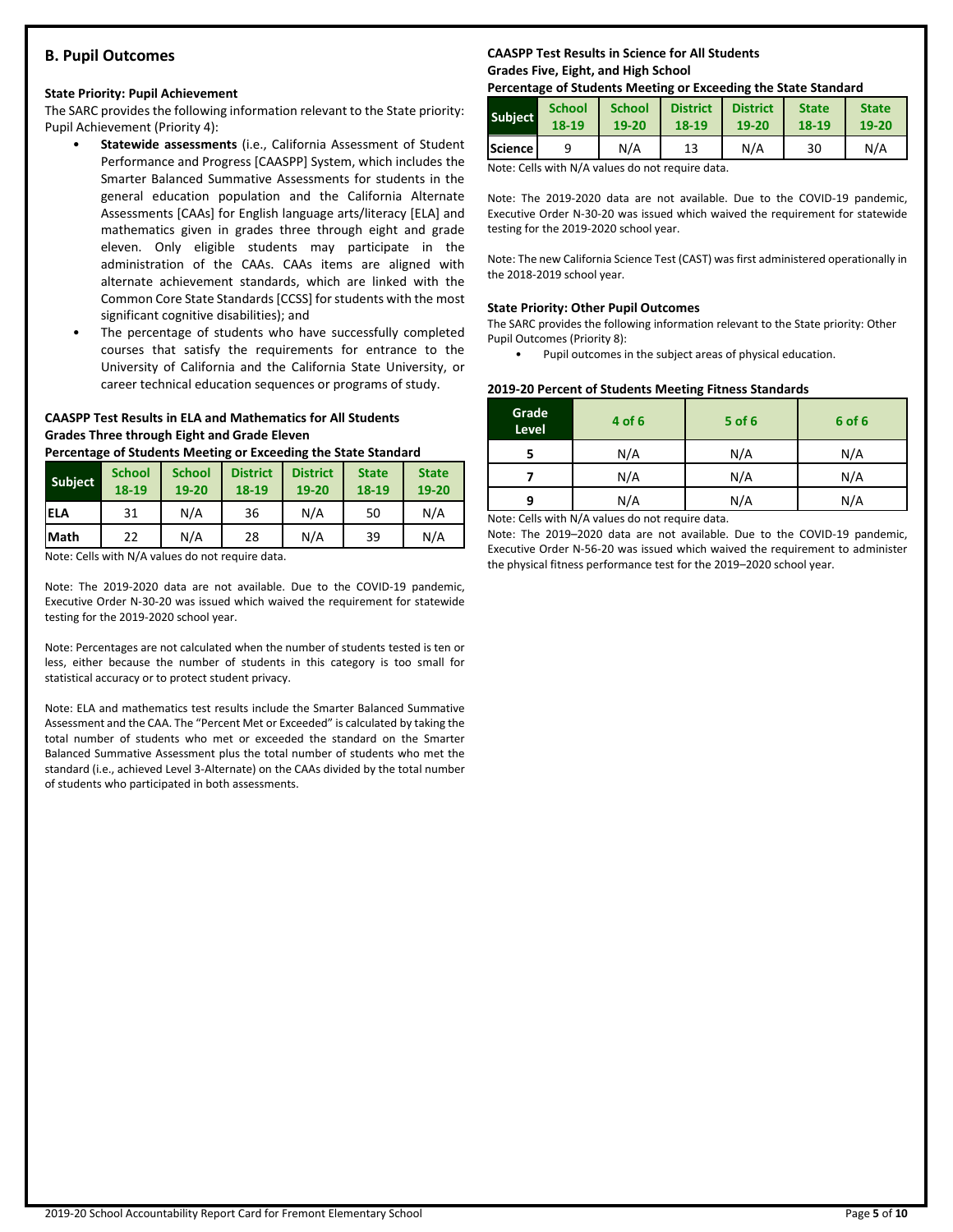| <b>Student Group</b>                                 | <b>Total</b><br><b>Enrollment</b> | <b>Number</b><br><b>Tested</b> | <b>Percent</b><br><b>Tested</b> | <b>Percent</b><br><b>Not Tested</b> | <b>Percent</b><br><b>Met or Exceeded</b> |
|------------------------------------------------------|-----------------------------------|--------------------------------|---------------------------------|-------------------------------------|------------------------------------------|
| <b>All Students</b>                                  | N/A                               | N/A                            | N/A                             | N/A                                 | N/A                                      |
| Male                                                 | N/A                               | N/A                            | N/A                             | N/A                                 | N/A                                      |
| Female                                               | N/A                               | N/A                            | N/A                             | N/A                                 | N/A                                      |
| <b>Black or African American</b>                     | N/A                               | N/A                            | N/A                             | N/A                                 | N/A                                      |
| American Indian or Alaska Native                     | N/A                               | N/A                            | N/A                             | N/A                                 | N/A                                      |
| Asian                                                | N/A                               | N/A                            | N/A                             | N/A                                 | N/A                                      |
| <b>Filipino</b>                                      | N/A                               | N/A                            | N/A                             | N/A                                 | N/A                                      |
| <b>Hispanic or Latino</b>                            | N/A                               | N/A                            | N/A                             | N/A                                 | N/A                                      |
| Native Hawaiian or Pacific Islander                  | N/A                               | N/A                            | N/A                             | N/A                                 | N/A                                      |
| White                                                | N/A                               | N/A                            | N/A                             | N/A                                 | N/A                                      |
| <b>Two or More Races</b>                             | N/A                               | N/A                            | N/A                             | N/A                                 | N/A                                      |
| <b>Socioeconomically Disadvantaged</b>               | N/A                               | N/A                            | N/A                             | N/A                                 | N/A                                      |
| <b>English Learners</b>                              | N/A                               | N/A                            | N/A                             | N/A                                 | N/A                                      |
| <b>Students with Disabilities</b>                    | N/A                               | N/A                            | N/A                             | N/A                                 | N/A                                      |
| <b>Students Receiving Migrant Education Services</b> | N/A                               | N/A                            | N/A                             | N/A                                 | N/A                                      |
| <b>Foster Youth</b>                                  | N/A                               | N/A                            | N/A                             | N/A                                 | N/A                                      |
| <b>Homeless</b>                                      | N/A                               | N/A                            | N/A                             | N/A                                 | N/A                                      |

Note: Cells with N/A values do not require data.

Note: The 2019-2020 data are not available. Due to the COVID-19 pandemic, Executive Order N-30-20 was issued which waived the requirement for statewide testing for the 2019-2020 school year.

## **CAASPP Test Results in ELA by Student Group**

**Grades Three through Eight and Grade Eleven (School Year 2019-2020)**

| <b>Student Group</b>                                 | .,<br><b>Total</b><br><b>Enrollment</b> | <b>Number</b><br><b>Tested</b> | <b>Percent</b><br><b>Tested</b> | <b>Percent</b><br><b>Not Tested</b> | <b>Percent</b><br><b>Met or Exceeded</b> |
|------------------------------------------------------|-----------------------------------------|--------------------------------|---------------------------------|-------------------------------------|------------------------------------------|
| <b>All Students</b>                                  | N/A                                     | N/A                            | N/A                             | N/A                                 | N/A                                      |
| Male                                                 | N/A                                     | N/A                            | N/A                             | N/A                                 | N/A                                      |
| Female                                               | N/A                                     | N/A                            | N/A                             | N/A                                 | N/A                                      |
| <b>Black or African American</b>                     | N/A                                     | N/A                            | N/A                             | N/A                                 | N/A                                      |
| American Indian or Alaska Native                     | N/A                                     | N/A                            | N/A                             | N/A                                 | N/A                                      |
| Asian                                                | N/A                                     | N/A                            | N/A                             | N/A                                 | N/A                                      |
| <b>Filipino</b>                                      | N/A                                     | N/A                            | N/A                             | N/A                                 | N/A                                      |
| <b>Hispanic or Latino</b>                            | N/A                                     | N/A                            | N/A                             | N/A                                 | N/A                                      |
| Native Hawaiian or Pacific Islander                  | N/A                                     | N/A                            | N/A                             | N/A                                 | N/A                                      |
| White                                                | N/A                                     | N/A                            | N/A                             | N/A                                 | N/A                                      |
| <b>Two or More Races</b>                             | N/A                                     | N/A                            | N/A                             | N/A                                 | N/A                                      |
| <b>Socioeconomically Disadvantaged</b>               | N/A                                     | N/A                            | N/A                             | N/A                                 | N/A                                      |
| <b>English Learners</b>                              | N/A                                     | N/A                            | N/A                             | N/A                                 | N/A                                      |
| <b>Students with Disabilities</b>                    | N/A                                     | N/A                            | N/A                             | N/A                                 | N/A                                      |
| <b>Students Receiving Migrant Education Services</b> | N/A                                     | N/A                            | N/A                             | N/A                                 | N/A                                      |
| <b>Foster Youth</b>                                  | N/A                                     | N/A                            | N/A                             | N/A                                 | N/A                                      |
| <b>Homeless</b>                                      | N/A                                     | N/A                            | N/A                             | N/A                                 | N/A                                      |

Note: Cells with N/A values do not require data.

Note: The 2019-2020 data are not available. Due to the COVID-19 pandemic, Executive Order N-30-20 was issued which waived the requirement for statewide testing for the 2019-2020 school year.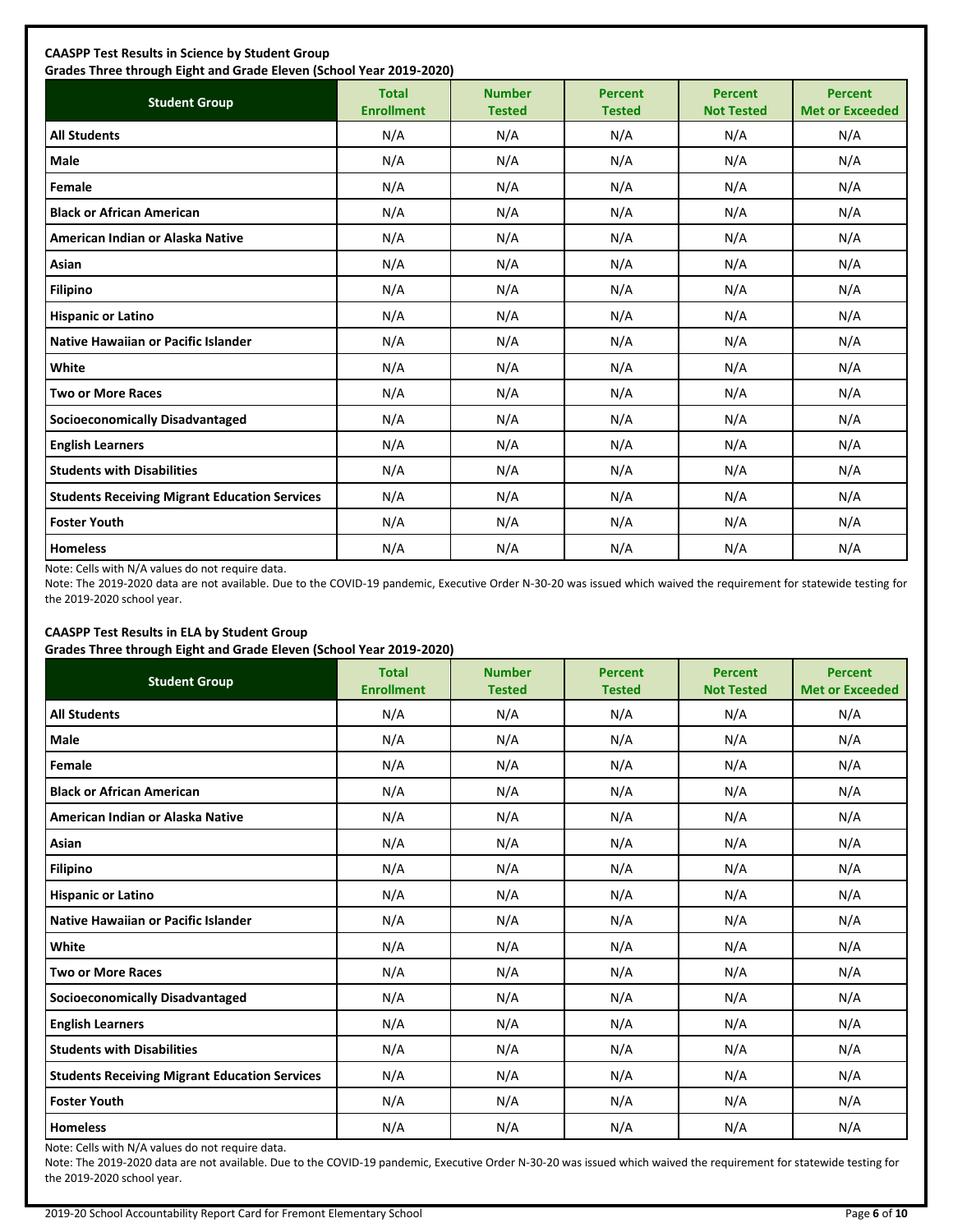#### **CAASPP Test Results in Mathematics by Student Group Grades Three through Eight and Grade Eleven (School Year 2019-2020)**

| Grades Timed through Eight and Grade Eleven (School Tear 2019-2020)<br><b>Student Group</b> | <b>Total</b><br><b>Enrollment</b> | <b>Number</b><br><b>Tested</b> | <b>Percent</b><br><b>Tested</b> | <b>Percent</b><br><b>Not Tested</b> | <b>Percent</b><br><b>Met or Exceeded</b> |
|---------------------------------------------------------------------------------------------|-----------------------------------|--------------------------------|---------------------------------|-------------------------------------|------------------------------------------|
| <b>All Students</b>                                                                         | N/A                               | N/A                            | N/A                             | N/A                                 | N/A                                      |
| Male                                                                                        | N/A                               | N/A                            | N/A                             | N/A                                 | N/A                                      |
| Female                                                                                      | N/A                               | N/A                            | N/A                             | N/A                                 | N/A                                      |
| <b>Black or African American</b>                                                            | N/A                               | N/A                            | N/A                             | N/A                                 | N/A                                      |
| American Indian or Alaska Native                                                            | N/A                               | N/A                            | N/A                             | N/A                                 | N/A                                      |
| Asian                                                                                       | N/A                               | N/A                            | N/A                             | N/A                                 | N/A                                      |
| <b>Filipino</b>                                                                             | N/A                               | N/A                            | N/A                             | N/A                                 | N/A                                      |
| <b>Hispanic or Latino</b>                                                                   | N/A                               | N/A                            | N/A                             | N/A                                 | N/A                                      |
| <b>Native Hawaiian or Pacific Islander</b>                                                  | N/A                               | N/A                            | N/A                             | N/A                                 | N/A                                      |
| White                                                                                       | N/A                               | N/A                            | N/A                             | N/A                                 | N/A                                      |
| <b>Two or More Races</b>                                                                    | N/A                               | N/A                            | N/A                             | N/A                                 | N/A                                      |
| <b>Socioeconomically Disadvantaged</b>                                                      | N/A                               | N/A                            | N/A                             | N/A                                 | N/A                                      |
| <b>English Learners</b>                                                                     | N/A                               | N/A                            | N/A                             | N/A                                 | N/A                                      |
| <b>Students with Disabilities</b>                                                           | N/A                               | N/A                            | N/A                             | N/A                                 | N/A                                      |
| <b>Students Receiving Migrant Education Services</b>                                        | N/A                               | N/A                            | N/A                             | N/A                                 | N/A                                      |
| <b>Foster Youth</b>                                                                         | N/A                               | N/A                            | N/A                             | N/A                                 | N/A                                      |
| <b>Homeless</b>                                                                             | N/A                               | N/A                            | N/A                             | N/A                                 | N/A                                      |

Note: Cells with N/A values do not require data.

Note: The 2019-2020 data are not available. Due to the COVID-19 pandemic, Executive Order N-30-20 was issued which waived the requirement for statewide testing for the 2019-2020 school year.

## **C. Engagement**

#### **State Priority: Parental Involvement**

- The SARC provides the following information relevant to the State priority: Parental Involvement (Priority 3):
	- Efforts the school district makes to seek parent input in making decisions for the school district and each school site

#### **Opportunities for Parental Involvement (School Year 2020-21)**

Research shows a high correlation between parent involvement and effective schools. At Fremont Elementary, we recognize and value the importance of parent involvement. In creating and sustaining a thriving learning environment for all students, we encourage parents to visit and partner with our school. Fremont has an active Parent-Teacher Organization (PTO), which sponsors many projects for the benefit and welfare of our students. Parents are also encouraged to participate in school and district staff development activities, including active participation and membership of our School Site Council (SSC), District English Language Acquisition Committee (DELAC), and California Association for Bilingual Education (CABE) Conference. During Koffee Klatch / "Cafecito con la Directora," PTO, SSC, LCAP, Title 1, and reclassification parent informational meetings, parents are informed about assessment, curriculum, and instruction. We also provide parents with useful information and offer ways they can contribute as active school partners to ensure our students receive an excellent education exemplified by a strong home to school partnership. Parents are encouraged to participate remotely in Koffee Klatch / "Cafecito con la Directora".

We welcome all parents and encourage our parents and family members to visit or volunteer in the classrooms or at the site during on-site instruction. In general, a true effort is made to maintain ongoing, and collaborative home to school communication in both English and Spanish. Parents at Fremont also continue to participate in Parenting Partners remotely for the 2020-2021 school year.

We value our volunteers and invite you to make a difference at Fremont! To volunteer, feel free to contact our office at (831) 753-5750. Parents can join our School Site Council (SSC), Parent & Teacher Organization (PTO), or District English Language Advisory Committee (DELAC). In addition to attending Back-to-School Night and Open House, parents can volunteer in classrooms, chaperone field trips, support school fund-raisers, and come to parentteacher conferences in both the Fall and Spring. We also have several fun events throughout the school year which include movie nights, and PBIS schoolwide events. We reach out to support and communicate with parents in all segments of our community. Our parents provide vital support to our students and staff! For more information about how to get involved at your school, please contact Amin Oria, School Principal at (831) 753-5750.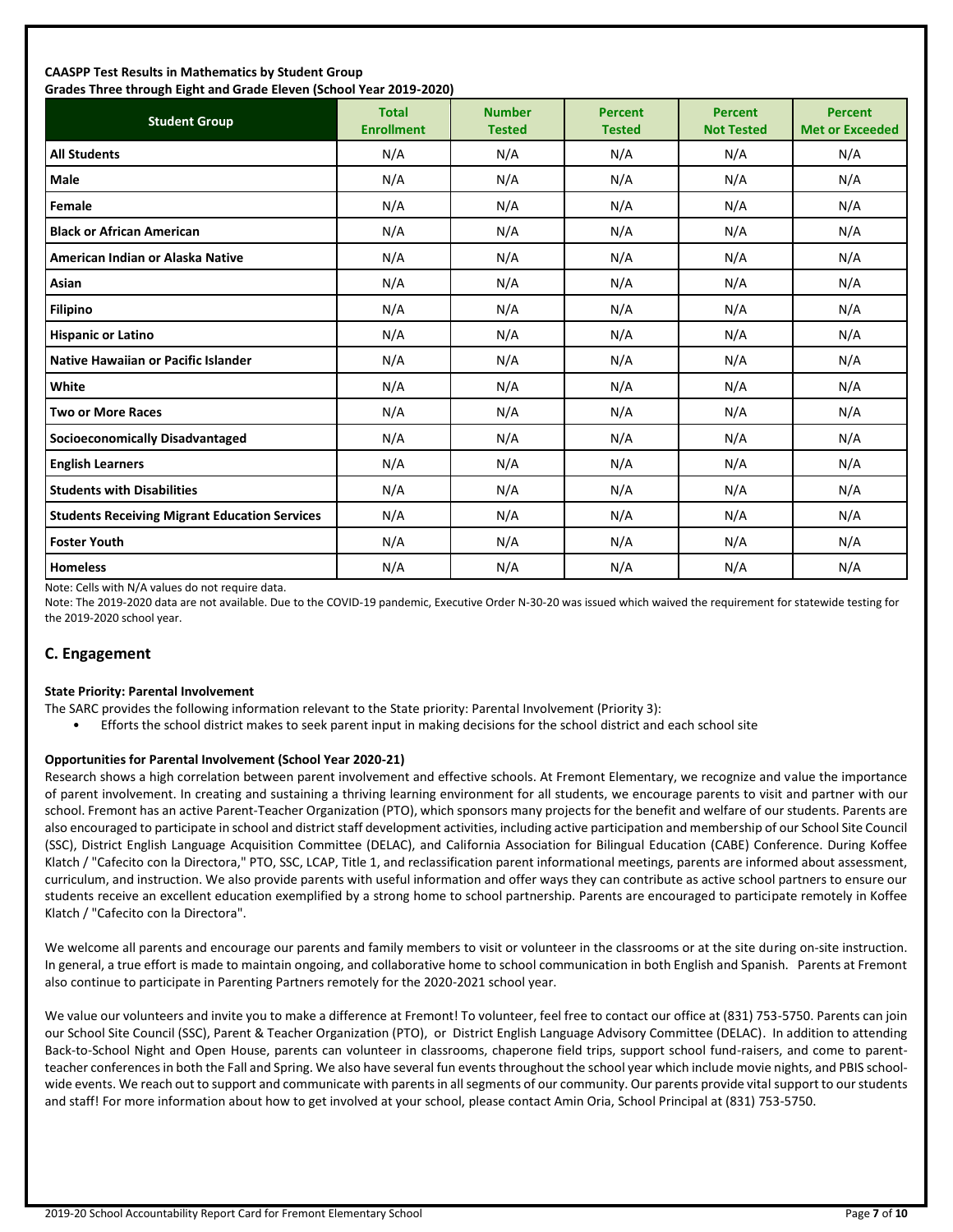#### **State Priority: School Climate**

The SARC provides the following information relevant to the State priority: School Climate (Priority 6):

- Pupil suspension rates;
- Pupil expulsion rates; and
- Other local measures on the sense of safety.

#### **School Safety Plan (School Year 2020-2021)**

Student safety and well-being continue to be of the utmost importance at Fremont. We have emergency, earthquake, lock down, and monthly fire preparedness drills in place. Campus supervisors monitor school grounds before and after school, at recesses, and at lunchtime with the support of administrators at the site. In addition, two teachers are assigned to yard-duty supervision during before school, morning and mid-morning recess. Supervisors attend monthly meetings with administrators on campus safety to review the rules for safe, respectful, and responsible behavior resulting in an entire campus systemic supervision process. In class, students receive character education matched to our PBIS behavioral expectations: Be Respectful, Be Responsible, and Be Safe. Our PBIS is a school-wide positive behavior intervention and support program. Our Whole-Child division counselor provides in class training to our students and teachers on topics around bullying and prevention. Teachers regularly review the rules for safe and responsible behavior. We require that all visitors enter the school through the main office door, where they sign in and receive a visitor's badge. Most recently, our staff has begun training on ALICE (Alert, Lockdown, Inform, Counter, Evacuate) Training, which focuses on providing preparation and a plan for individuals and organizations on how to more proactively handle the threat of an aggressive intruder or active shooter event. A number of selected classrooms have or will have participated in an "Alice-Lock Down" drill, where barricading exercises take place. Likewise, Fremont counts with an Alice member committee.

We revise our School Safety Plan annually, and will be reviewed and approved by our School Site Council by February 2020. School Site Council members are also informed of the mandated contents and procedures. School Site Council has the opportunity to provide input and feedback. The School Site Council approves plan by the end of February and then the plan is submitted to Monterey County Office of Education by March 1st. The plan includes procedures for emergencies, exit routes, and location of emergency shut-off stations. We make the plan available in the school office and share it with all staff during one of our staff meetings of the school year. The school site's safety plan is reviewed annually by staff and School Site Council. Staff is informed of the contents of the plan, where plan is located, and how plan can be used. School Site Council members are also informed of the mandated contents and procedures. School Site Council has the opportunity to provide input and feedback.

Fremont has implemented Positive Behavior Interventions and Supports (PBIS), which is a proactive approach to establishing the behavioral supports and social culture needed for all students in the school to achieve social, emotional, academic success. In particular, Fremont has school-wide expectations for all students that are visible in most school areas (e.g., classrooms, cafeteria, library, computer lab, office, hallways, etc.). Other critical elements of PBIS include, but are not limited to: establishing a team/collaboration, faculty buy-in, establishing data-based decision-making system, modifying discipline referral process, forms, and definitions, establishing expectations and rules, developing lessons plans and teaching the expected behaviors, creating a reward system, refining consequences, monitoring, evaluating and modifying as needed.

#### **Suspensions and Expulsions**

#### **(data collected between July through June, each full school year respectively)**

| Rate               | <b>School</b><br>2017-18 | <b>School</b><br>2018-19 | <b>District</b><br>2017-18 | <b>District</b><br>2018-19 | <b>State</b><br>2017-18 | <b>State</b><br>2018-19 |
|--------------------|--------------------------|--------------------------|----------------------------|----------------------------|-------------------------|-------------------------|
| <b>Suspensions</b> | 0.9                      | 1.0                      | 1.5                        | 1.1                        | 3.5                     | 3.5                     |
| <b>Expulsions</b>  | 0.0                      | 0.0                      | 0.0                        | 0.0                        | 0.1                     | 0.1                     |

#### **Suspensions and Expulsions for School Year 2019-2020 Only**

**(data collected between July through February, partial school year due to the COVID-19 pandemic)**

| $\sim$<br>.<br>Rate | <b>School</b><br>2019-20 | <b>District</b><br>2019-20 | <b>State</b><br>2019-20 |
|---------------------|--------------------------|----------------------------|-------------------------|
| Suspensions         |                          |                            |                         |
| <b>Expulsions</b>   |                          |                            |                         |

Note: The 2019-2020 suspensions and expulsions rate data are not comparable to prior year data because the 2019-2020 school year is a partial school year due to the COVID-19 crisis. As such, it would be inappropriate to make any comparisons in rates of suspensions and expulsions in the 2019-2020 school year compared to prior years.

#### **D. Other SARC Information**

The information in this section is required to be in the SARC but is not included in the state priorities for LCFF.

#### **Ratio of Pupils to Academic Counselor (School Year 2019-2020)**

|                                                                                                          | <b>Title</b> | vauv |
|----------------------------------------------------------------------------------------------------------|--------------|------|
| lemic Counselor*<br>$\epsilon$<br>$\sim$ $\sim$ $\sim$ $\sim$<br>also and the<br>$\sim$<br>.<br>$\cdots$ |              |      |

\*One full time equivalent (FTE) equals one staff member working full time; one FTE could also represent two staff members who each work 50 percent of full time.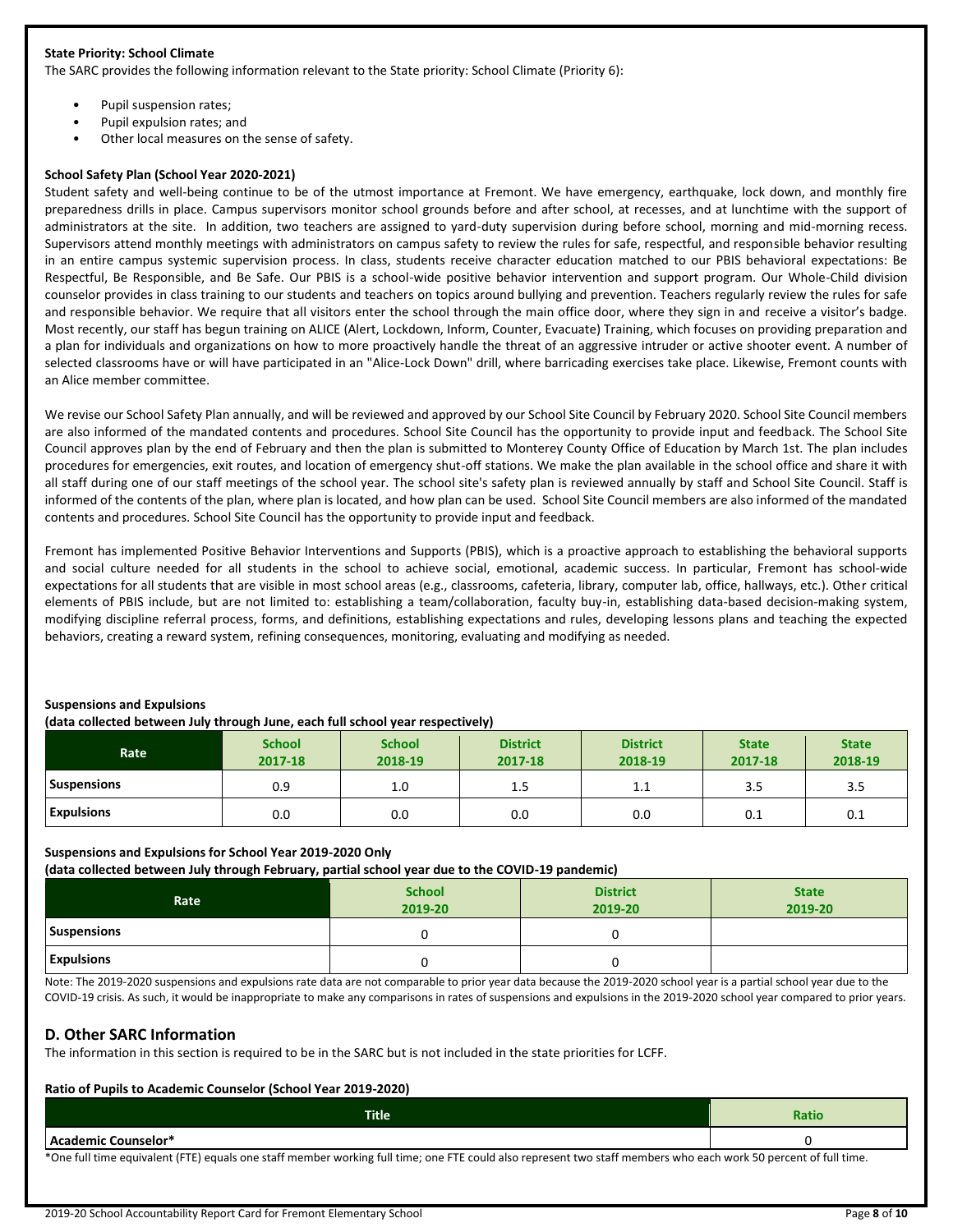| <b>Title</b>                                               | <b>Number of Full-Time Equivalent</b><br>$($ FTE $)$ |
|------------------------------------------------------------|------------------------------------------------------|
| <b>Counselor (Social/Behavioral or Career Development)</b> |                                                      |
| Library Media Teacher (Librarian)                          |                                                      |
| Library Media Services Staff (Paraprofessional)            |                                                      |
| Psychologist                                               |                                                      |
| <b>Social Worker</b>                                       |                                                      |
| <b>Nurse</b>                                               |                                                      |
| Speech/Language/Hearing Specialist                         |                                                      |
| <b>Resource Specialist (non-teaching)</b>                  |                                                      |
| <b>Other</b>                                               |                                                      |

\*One Full Time Equivalent (FTE) equals one staff member working full time; one FTE could also represent two staff members who each work 50 percent of full time.

#### **Average Class Size and Class Size Distribution (Elementary)**

| $\tilde{\phantom{a}}$<br>Grade<br>Level | 2017-18<br><b>Average</b><br><b>Class</b><br><b>Size</b> | 2017-18<br># of<br>Classes*<br><b>Size</b><br>$1 - 20$ | 2017-18<br># of<br>Classes*<br><b>Size</b><br>$21 - 32$ | . .<br>2017-18<br># of<br>Classes*<br><b>Size</b><br>$33+$ | 2018-19<br><b>Average</b><br><b>Class</b><br><b>Size</b> | 2018-19<br># of<br>Classes*<br><b>Size</b><br>$1 - 20$ | 2018-19<br># of<br>Classes*<br><b>Size</b><br>$21 - 32$ | 2018-19<br># of<br>Classes*<br><b>Size</b><br>$33+$ | 2019-20<br><b>Average</b><br><b>Class</b><br><b>Size</b> | 2019-20<br># of<br>Classes*<br><b>Size</b><br>$1 - 20$ | 2019-20<br># of<br>Classes*<br><b>Size</b><br>$21 - 32$ | 2019-20<br># of<br>Classes*<br><b>Size</b><br>$33+$ |
|-----------------------------------------|----------------------------------------------------------|--------------------------------------------------------|---------------------------------------------------------|------------------------------------------------------------|----------------------------------------------------------|--------------------------------------------------------|---------------------------------------------------------|-----------------------------------------------------|----------------------------------------------------------|--------------------------------------------------------|---------------------------------------------------------|-----------------------------------------------------|
| Κ                                       | 20                                                       | 3                                                      | 4                                                       |                                                            | 25                                                       |                                                        | 6                                                       |                                                     | 12                                                       | 12                                                     |                                                         |                                                     |
| 1                                       | 24                                                       |                                                        | 5                                                       |                                                            | 25                                                       |                                                        | 4                                                       |                                                     | 24                                                       |                                                        | 5                                                       |                                                     |
| $\overline{2}$                          | 25                                                       |                                                        | 4                                                       |                                                            | 22                                                       | 1                                                      | 4                                                       |                                                     | 24                                                       |                                                        | 4                                                       |                                                     |
| 3                                       | 29                                                       |                                                        | 4                                                       |                                                            | 25                                                       |                                                        | 5                                                       |                                                     | 22                                                       |                                                        | 5                                                       |                                                     |
| 4                                       | 32                                                       |                                                        | 3                                                       | 1                                                          | 27                                                       |                                                        | 4                                                       |                                                     | 31                                                       |                                                        | 4                                                       |                                                     |
| 5                                       | 28                                                       |                                                        | 4                                                       |                                                            | 30                                                       |                                                        | 4                                                       |                                                     | 27                                                       |                                                        | 4                                                       |                                                     |
| 6                                       | 26                                                       | $\overline{2}$                                         | $\mathbf{1}$                                            | 3                                                          | 21                                                       | $\overline{2}$                                         | 4                                                       |                                                     | 30                                                       |                                                        | 4                                                       |                                                     |
| Other**                                 | 24                                                       |                                                        | 1                                                       |                                                            | 8                                                        | 1                                                      |                                                         |                                                     | 7                                                        | 2                                                      |                                                         |                                                     |

\*Number of classes indicates how many classes fall into each size category (a range of total students per class).

\*\* "Other" category is for multi-grade level classes.

#### **Professional Development (Most Recent Three Years)**

| Measure                                                                         | 2018-19 | $2019 - 20$ | 2020-21 |
|---------------------------------------------------------------------------------|---------|-------------|---------|
| Number of school days dedicated to Staff Development and Continuous Improvement |         |             |         |

Each year, targeted professional improvement activities are provided for teachers, instructional aides, and other employees. Activities reflect the school's goals and objectives and are part of Fremont's School Plan for Student Achievement (SPSA). Staff development topics for 2019-20 include a focus on literacy with an emphasis on comprehension, vocabulary development, full implementation of the California Common Core State Standards (for ELA and math), and English language development. All teachers receive extensive literacy training with a focus on reading literature and informational through Close Reading and vocabulary development strengthened through our STORM teacher coaching and modeling for this academic year.

Staff Development topics are detailed more fully below and include:

- 1. Common Core Standards-Based planning for instruction, learning and assessment
- 2. Close Reading Phases 1-3
- 3. Visible Learning based on John Hattie, Dr. Douglas Fisher, Nancy Frey, and Dr. Olivia Amador
- 4. English Language Development (integrated vs Designated ELD) and New ELD Generation Standards.
- 5. Coaching Cycles (for Academic Coaches)
- 6. Teaching to the Math standards
- 7. 8 Mathematical Practices-How to apply them in your classroom?
- 8. Write Up a STORM through Wilda Storm and Scott Woodward (focus on vocabulary development)
- 9. Professional development delivered through grade level sessions during regular work days with release time for classroom teachers and Professional Development Days.
- 10. Eureka Math-Prep & Customization for effective lesson delivery